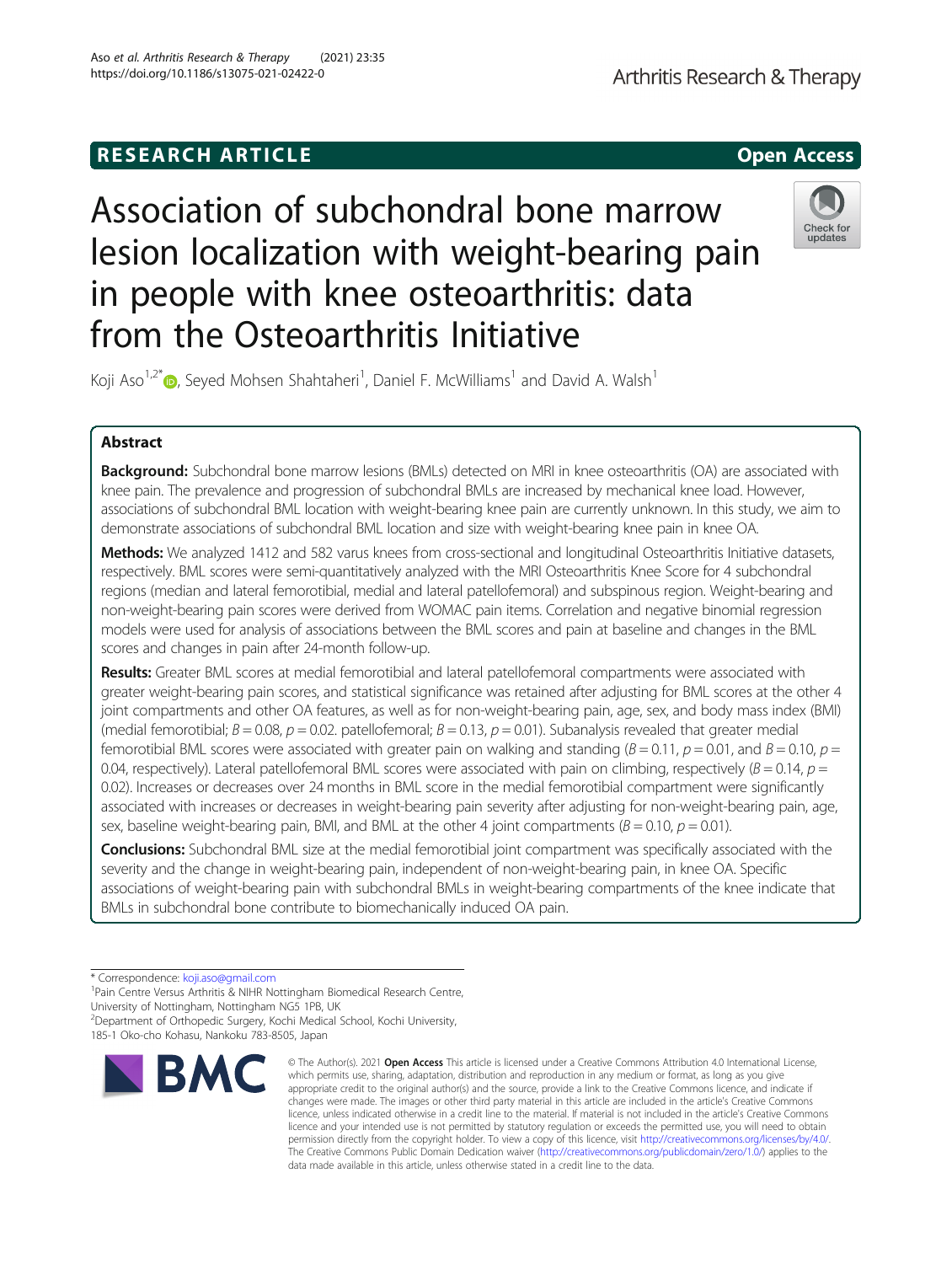# Background

Knee pain is the major source of disability and reason for hospital visits in patients with knee osteoarthritis (OA). OA knee pain is characteristically experienced during weight-bearing activity, but might also occur at rest on an unloaded joint. Weight-bearing pain indicates biomechanical mechanisms, whereas chemical or neuroplastic mechanisms might dominate in non-weight-bearing pain. Recent accumulating clinical evidence  $[1-3]$  $[1-3]$  $[1-3]$  $[1-3]$  indicates that subchondral bone plays a role in generating joint pain in OA. Subchondral bone marrow lesions (BMLs) detected on MRI are increased in people with knee OA compared to non-arthritic controls [\[1\]](#page-7-0) and are strongly associated with pain. A previous study demonstrated that larger baseline subchondral BMLs were associated with greater baseline knee pain, and increases in total subchondral BML volume were associated with increased knee pain severity [[3\]](#page-7-0). Greater BML scores were associated with weight-bearing pain and less so with non-weightbearing pain [[2\]](#page-7-0).

The exact pathophysiology of subchondral BMLs is still under debate. Histologically, subchondral BMLs are characterized by bone marrow necrosis, trabecular abnormalities, bone marrow fibroses, edema, cellular infiltration, and vascular proliferation [\[4,](#page-7-0) [5\]](#page-7-0). Microarray analysis of subchondral BMLs in OA demonstrated upregulation of genes implicated in neurogenesis, osteochondral turnover, and inflammation [[5\]](#page-7-0). Subchondral BMLs might contribute to OA pain by this generation of chemical factors, sensitizing nerves within the subchondral bone. Sensitized subchondral nerves might be activated by biomechanical forces, for example while standing, walking, or climbing stairs. If so, then BMLs in weight-bearing rather than non-weight-bearing regions would be expected to specifically associate with weightbearing pain. However, associations of subchondral BML location with weight-bearing knee pain are currently unknown.

OA structural change particularly affects weightbearing components of the joint and mechanical knee load increases the prevalence and progression of subchondral BMLs  $[6]$  $[6]$ . Knee OA is most commonly associated with varus angulation, with increased force and OA structural change affecting the medial femorotibial compartment. Subchondral BMLs present predominantly medially in varus and laterally in valgus lower limbs [\[7\]](#page-7-0). Subchondral BMLs typically occur in regions of the joint with the most severe structural change, for example, full-thickness cartilage lesions, and associations between BML scores and cartilage volume were reported [[8\]](#page-7-0). A previous systematic review [[6\]](#page-7-0) suggested that a greater medial or lateral load was related to compartmentspecific BMLs. Associations between subchondral BMLs, cartilage damage and varus angulation, and between weightbearing and non-weight-bearing pain, necessitate careful phenotyping of large numbers of individuals in order to explore specific associations between subchondral BMLs in weight-bearing components of the knee and weight-bearing pain. Longitudinal cohorts can help indicate whether specifically localized subchondral BMLs might mediate weightbearing pain and support the development of BML scores for the stratification of treatments aiming to improve weight-bearing pain.

The purpose of this study was to assess the association of subchondral BML location and size with weightbearing knee pain using the Osteoarthritis Initiative (OAI) dataset. We hypothesized that subchondral BML size at the medial femorotibial joint compartment in people with varus angulation is associated with severity of weight-bearing pain, independent of non-weightbearing pain and the other OA-related MRI features, and that increasing subchondral BML size over time is associated with increased weight-bearing pain severity.

# Patients and methods

# Study design and subjects

Subjects were selected from the OAI, a publicly available multi-center, longitudinal, prospective observational study of knee OA ([https://nda.nih.gov/oai](https://nda.nih.gov/oai/)). The OAI provides access to the data and images from the OAI longitudinal cohort study and includes data of MRI and radiographic images and Western Ontario and McMaster Universities Osteoarthritis Index (WOMAC) questionnaires [\[9\]](#page-7-0). Figure [1](#page-2-0) shows a flowchart of participant selection. Of the 4796 participants enrolled in the OAI study, varus knee OA with BML score information of the MRI Osteoarthritis Knee Score (MOAKS) [\[10](#page-7-0)], WOMAC questionnaires, femorotibial angle (FTA), and body mass index (BMI) were selected. For subjects with bilateral symptomatic knee OA, one knee was randomly selected using random number generator. We analyzed data from 1412 and 582 knees in the cross-sectional and longitudinal OAI datasets, respectively.

# Knee MRI grading

We used score data from MRI Osteoarthritis Knee Score (MOAKS) at baseline and 24-month follow-up as knee MRI grading. Intra- or inter-rater reliabilities for subchondral BML score data used in this study were very good to excellent (weighted kappa = 0.76–1.00, 0.76– 0.96, respectively) [\[10\]](#page-7-0). For subjects who had multiple score data on the same MRI imaging, the median value was used for this study. In MOAKS, subchondral BMLs were scored in each of the 15 anatomical locations according to percentage of the volume of each BML including volume of any associated cysts as  $0 =$  none, 1 < 33%, 2 = 33–66%, and 3 > 66% using the sagittal 3D double-echo steady-state image [\[10\]](#page-7-0). In BML scoring for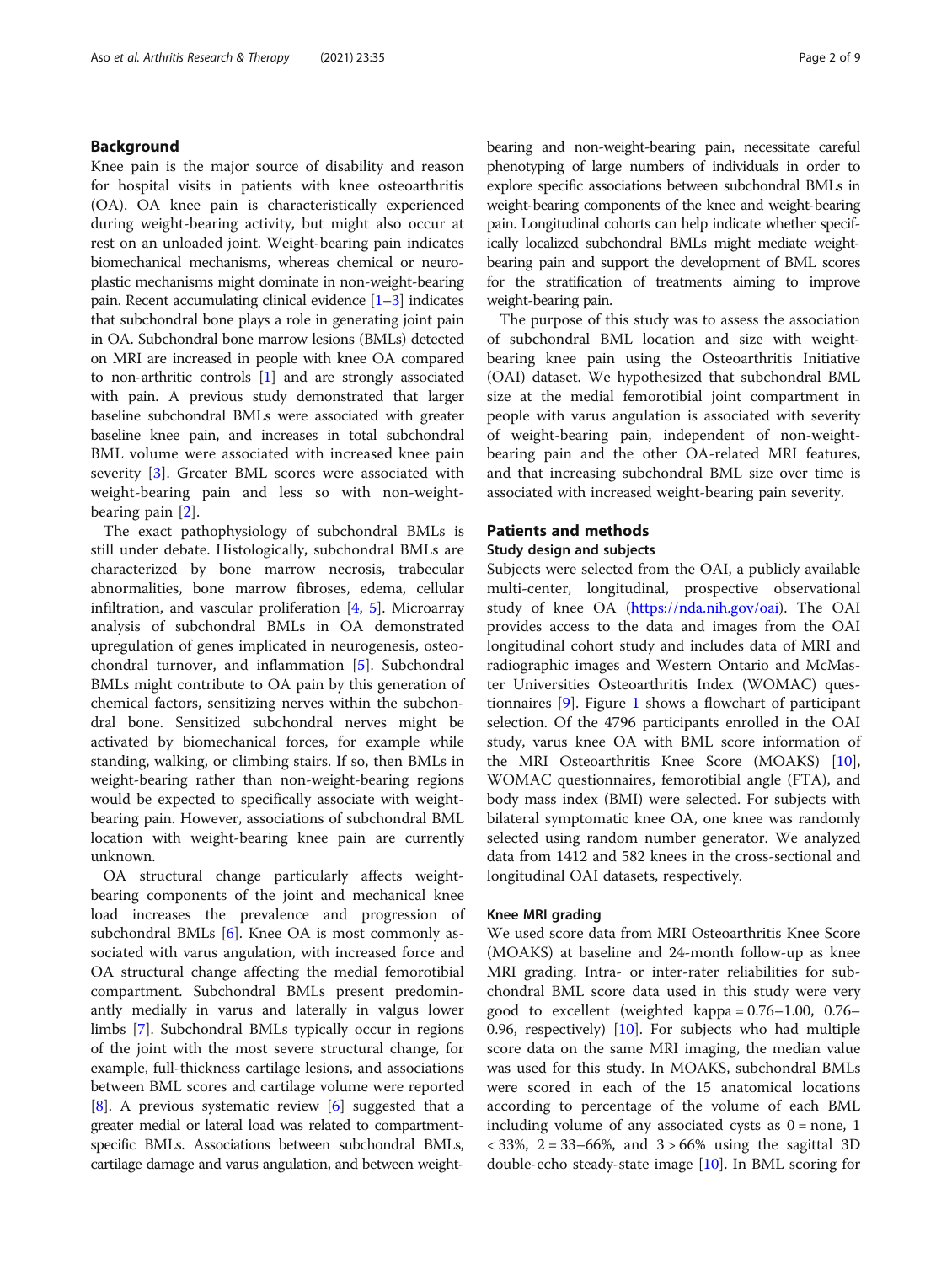<span id="page-2-0"></span>

this study, the 15 anatomical locations were integrated into 4 subchondral regions (medial and lateral femorotibial, medial and lateral patellofemoral) and subspinous region (Fig. 2). Articular cartilage, osteophytes, Hoffa's synovitis, effusion, medial meniscus extrusion, and anterior cruciate ligament tears were scored based on MOAKS [\(supplemental text\)](#page-7-0) [[10](#page-7-0)]. We used the BML scores in the 5 anatomical regions, total cartilage score (0–42), total osteophyte score (0–32), Hoffa's synovitis score (0–3), effusion-synovitis score (0–3), medial meniscus extrusion (0–3), and anterior cruciate ligament tears (absent or present).

# Knee pain assessment

Knee pain was assessed at baseline and 24-month followup using the WOMAC questionnaires. A recent factor analysis of the five WOMAC pain questions suggested that there are two constructs within the five questions [[11](#page-7-0)]. Based on the result, we defined weight-bearing pain as the sum of three WOMAC questions (pain on climbing stairs, on walking, and on standing) and non-weightbearing pain as the sum of two WOMAC questions (pain in bed and when sitting or lying). The time points of interest for cross-sectional and longitudinal study were the baseline visit and baseline and 24-month follow-up visits.

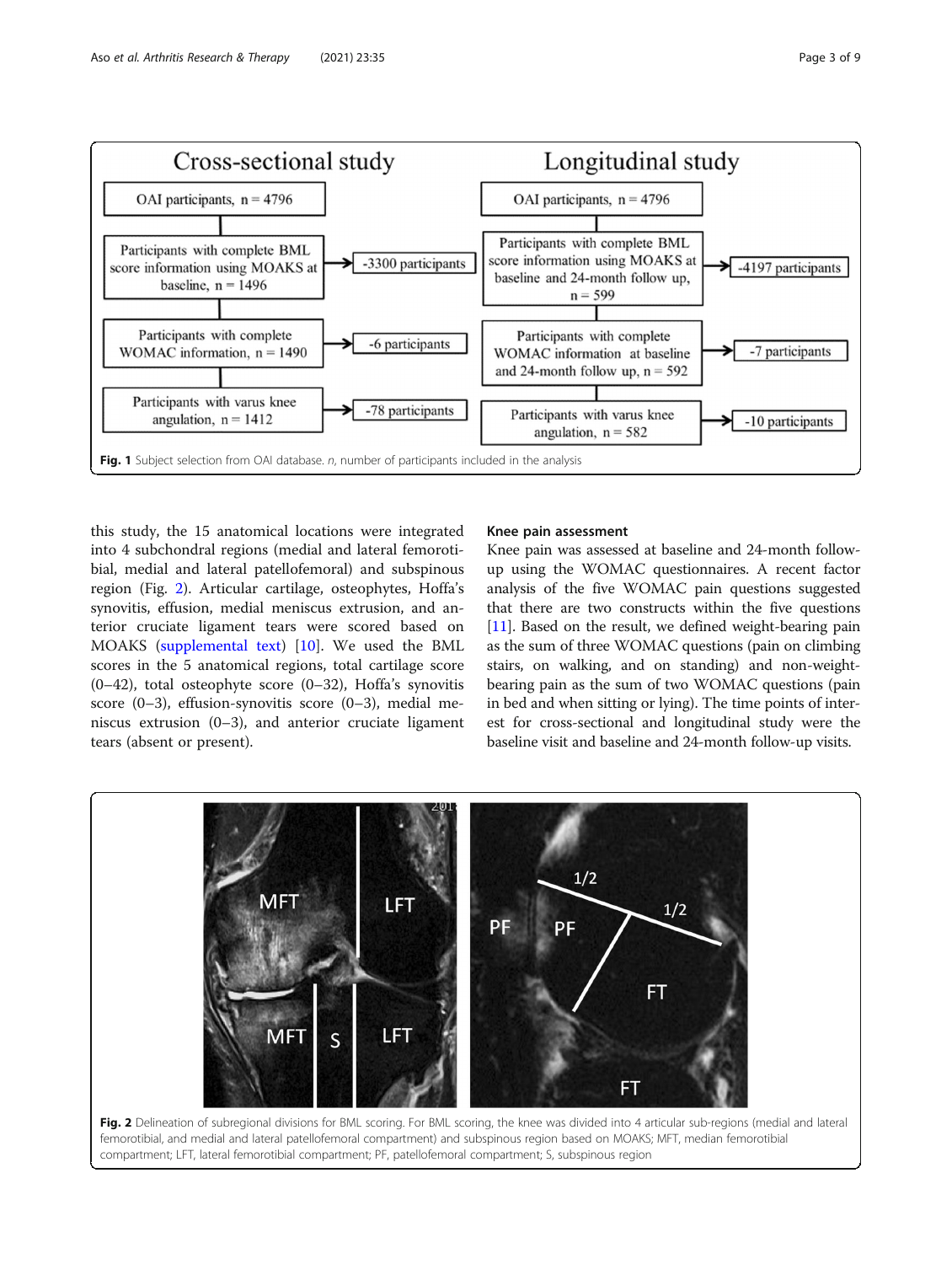# Statistical analysis

Statistical analyses were performed with SPSS version 26 software. Spearman's correlation coefficients were used for associations between BML score and weightbearing pain. Pearson's correlation coefficients were used for associations between changes in BML scores and changes in weight-bearing pain. Spearman's and Pearson's correlation coefficients and the  $p$  values were used for exploratory analysis; therefore, Bonferroni corrections are not used for the correlations. Negative binomial regression was performed for analysis of associations between weight-bearing or non-weightbearing pain or total WOMAC score and scores of BML, articular cartilage, osteophytes, Hoffa's synovitis, effusion, and medial meniscus extrusion.  $p < 0.05$  indicated statistical significance.

# Results

The participant characteristics in this cross-sectional and longitudinal study are shown in Table 1.

# Cross-sectional analyses

Greater BML, cartilage, osteophyte, Hoffa's synovitis, or effusion-synovitis scores were each associated with greater weight-bearing pain adjusted for non-weightbearing pain, age, sex, and BMI ([supplemental table](#page-7-0)). Only association between BML scores and weightbearing pain remained significant after adjusting for the other OA-related MRI features and anterior cruciate ligament tears ([supplemental table](#page-7-0)). Separate models explored association of BML localization with weightbearing pain. Greater BML scores at medial femorotibial and lateral patellofemoral compartments were significantly associated with greater weight-bearing pain, and these associations retained significance after adjustment for BML scores at the other 4 joint compartments (Table [2\)](#page-4-0). Subanalysis revealed that greater BML scores at lateral patellofemoral compartments were significantly associated only with greater pain on climbing, whereas the greater scores at medial femorotibial compartments were significantly associated with pain on walking and

Greater BML, cartilage, osteophyte, Hoffa's synovitis, or effusion-synovitis scores were each also associated with greater non-weight-bearing pain adjusted for weight-bearing pain, age, sex, and BMI (Table [4](#page-5-0)). However, only medial meniscus extrusion score remained significantly associated with non-weight-bearing pain after adjusting for the other OA-related MRI features and anterior cruciate ligament tears (Table [4](#page-5-0)).

standing (Table [3](#page-4-0)).

Table 1 Participant characteristics at baseline in cross-sectional and longitudinal study

|                                      | Cross-sectional study   | Longitudinal study |
|--------------------------------------|-------------------------|--------------------|
| Included participants                | 1412                    | 582                |
| Male (%)                             | 38.9                    | 42.8               |
| Age (years)                          | 61.7(8.8)               | 61.4(8.8)          |
| BMI ( $\text{kg/m}^2$ )              | 29.6 (4.9)              | 30.7 (4.8)         |
| Total BML score, 0-45                | 4.2(3.7)                | 3.7(2.8)           |
| BML score at medial FT joint, 0-15   | 1.2(2.0)                | 1.2(1.7)           |
| BML score at lateral FT joint, 0-15  | 0.6(1.4)                | 0.2(0.6)           |
| BML score at medial PF joint, 0-6    | 0.8(1.0)                | 0.8(1.0)           |
| BML score at lateral PF joint, 0-6   | 0.9(1.2)                | 1.1(1.5)           |
| BML score at subspinous region, 0-3  | 0.5(0.8)                | 0.4(0.7)           |
| Articular cartilage score, 0-42      | 9.0(5.6)                | 9.0(4.7)           |
| Osteophyte score, 0-32               | 8.8(6.5)                | 8.7(6.4)           |
| Hoffa's synovitis score, 0-3         | 0.7(0.7)                | 0.7(0.7)           |
| Effusion-synovitis score, 0-3        | 0.8(0.9)                | 0.8(0.8)           |
| Medial meniscus extrusion score, 0-3 | 0.9(1.0)                | 1.1(1.0)           |
| Anterior cruciate ligament tears (%) | 9.4                     | 6.2                |
| FTA (degree)                         | 185.9 (2.6)             | 186.1(2.0)         |
| KL grade (0/1/2/3/4) (%)             | 14.0/20.0/32.3/25.3/8.5 | 0/12.7/51.0/36.3/0 |
| Weight-bearing pain, 0-15            | 2.3(2.4)                | 1.7(2.1)           |
| Non-weight-bearing pain, 0-10        | 0.9(1.5)                | 0.7(1.3)           |

Data of at baseline in cross-sectional and longitudinal study are displayed as mean (SD)

BMI body mass index, BML bone marrow lesion, FTA femorotibial angle, FT femorotibial, PF patellofemoral, KL Kellgren-Lawrence grade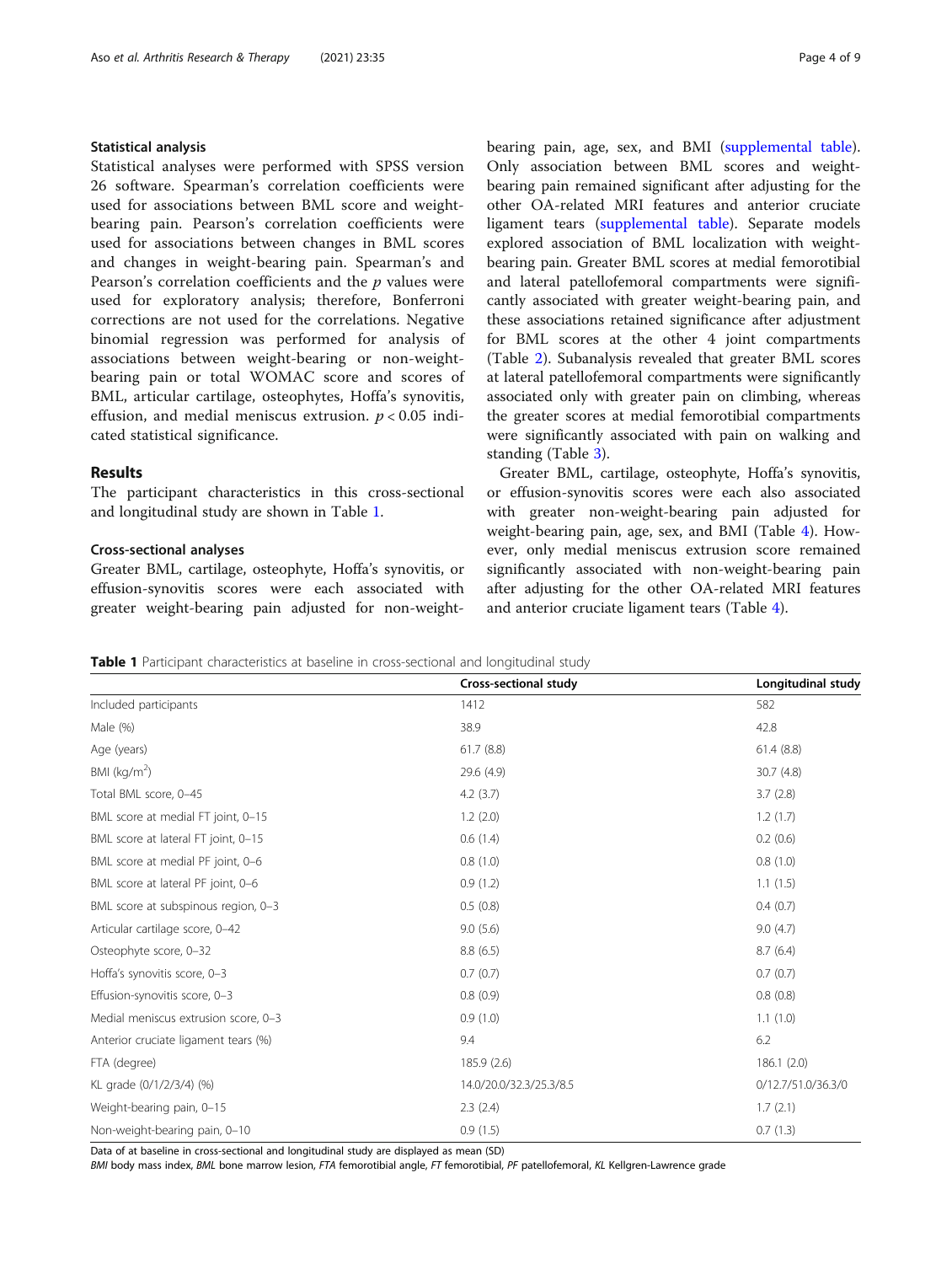<span id="page-4-0"></span>Table 2 Cross-sectional associations between OA-related MRI features and weight-bearing pain

|                                 | Spearman's r | р            | $B_1$ (95% CI)             | р            | $B2$ (95% CI)              | p         |
|---------------------------------|--------------|--------------|----------------------------|--------------|----------------------------|-----------|
| Total BML score                 | 0.34         | $< 0.001$ ** | $0.08(0.04 - 0.11)$        | $< 0.001$ ** | $0.07(0.02 - 0.11)$        | $0.005**$ |
| Medial FT joint                 | 0.29         | $< 0.001$ ** | $0.10(0.04 - 0.16)$        | $0.001**$    | $0.08(0.02 - 0.16)$        | $0.02*$   |
| Lateral FT joint                | 0.09         | $0.003***$   | $-0.01$ ( $-0.18-0.15$ )   | 0.87         | $-0.03$ ( $-0.19-0.14$ )   | 0.74      |
| Medial PF joint                 | 0.03         | 0.35         | $0.06$ ( $-0.06 - 0.17$ )  | 0.32         | $0.06$ ( $-0.06 - 0.18$ )  | 0.31      |
| Lateral PF joint                | 0.13         | $< 0.001$ ** | $0.14(0.05 - 0.23)$        | $0.003**$    | $0.13(0.03 - 0.23)$        | $0.01*$   |
| Subspinous region               | 0.18         | $< 0.001$ ** | $-0.04$ ( $-0.21 - 0.14$ ) | 0.69         | $-0.06$ ( $-0.24-0.12$ )   | 0.53      |
| Articular cartilage score       | 0.32         | $< 0.001$ ** | $0.05(0.01 - 0.1)$         | $0.03*$      | $0.02$ ( $-0.01 - 0.05$ )  | 0.25      |
| Osteophytes score               | 0.26         | $< 0.001$ ** | $0.04(0.01 - 0.07)$        | $0.01*$      | $0.01$ ( $-0.01$ $-0.03$ ) | 0.46      |
| Hoffa's synovitis score         | 0.18         | $< 0.001$ ** | $0.3(0.03 - 0.60)$         | $0.03*$      | $-0.03$ ( $-0.21 - 0.15$ ) | 0.72      |
| Effusion score                  | 0.24         | $< 0.001$ ** | $0.4(0.13 - 0.59)$         | $0.002**$    | $0.08$ $(-0.06 - 0.22)$    | 0.26      |
| Medial meniscus extrusion score | 0.22         | $< 0.001$ ** | $0.15 (-0.05 - 0.36)$      | 0.14         | $0.03$ $(-0.12 - 0.13)$    | 0.96      |

B<sub>1</sub>: OA-related MRI features adjusted for non-weight-bearing pain, age, sex, and BMI. BML subscores were in addition adjusted for BML at the other four joint compartments. B<sub>2</sub>: OA-related MRI features adjusted for non-weight-bearing pain, age, sex, BMI, the other OA-related MRI features, and anterior cruciate ligament tears. BML subscores were in addition adjusted for BML at the other four joint compartments.\*p < 0.05, \*\* p < 0.01 BML bone marrow lesion, FT femorotibial, PF patellofemoral

## Longitudinal analyses

Changes from baseline to 24-month follow-up of variables in the longitudinal study are shown in Table [5](#page-5-0). The increase or decrease in total and site-specific BML scores were associated with increase or decrease in weight-bearing pain severity, respectively. Specifically, the change in BML score at medial femorotibial compartments was significantly associated with change in weight-bearing pain after adjusting for sex, baseline weight-bearing pain, age, BMI, BML at the other four joint compartments, and change in non-weight-bearing pain (Table [6](#page-6-0)).

No significant longitudinal association between change in medial meniscus extrusion score and change in nonweight-bearing pain was found after adjusting for sex, baseline non-weight-bearing pain, age, BMI and medial meniscus extrusion score, and change in weight-bearing pain (B = 0.15 (95% CI, - 0.15-0.44)  $p = 0.33$ ).

#### **Discussion**

In cross-sectional analyses, we firstly demonstrated that subchondral BML size at the medial femorotibial joint compartment in varus knee OA participants was associated with weight-bearing pain severity and that this association was not explained by non-weightbearing pain, other OA-related MRI features, age, sex, or BMI. In longitudinal analyses, increasing or decreasing subchondral BML size at the medial femorotibial joint compartment was associated with increased or decreased weight-bearing pain severity. Our findings support the hypothesis that subchondral BMLs increase OA knee pain due to biomechanical factors acting through the affected subchondral bone.

Greater BML scores at medial femorotibial compartments were significantly associated with greater weightbearing pain, especially pain on walking and standing, even after adjusting for non-weight-bearing pain and the other OA-related MRI features. The increase or decrease in BML score at the medial femorotibial compartment was significantly associated with increased or decreased weight-bearing pain severity. In contrast to these findings, BML scores were not significantly associated with non-weight-bearing pain in our fully adjusted models. Hence, we conclude that subchondral BMLs at weight-

Table 3 Cross-sectional associations between site-specific BML score and pain on climbing stairs, on walking, and on standing

| <b>Site-specific BML</b> | Pain on climbing     |         | Pain on walking           |         | Pain on standing           |         |
|--------------------------|----------------------|---------|---------------------------|---------|----------------------------|---------|
| scores                   | B (95% CI)           | p       | B (95% CI)                | D       | B (95% CI)                 | р       |
| Medial FT joint          | $0.06(-0.02-0.14)$   | 0.13    | $0.11(0.02 - 0.20)$       | $0.01*$ | $0.10(0.04 - 0.20)$        | $0.04*$ |
| Lateral FT joint         | $0.01(-0.18 - 0.20)$ | 0.91    | $-0.15$ ( $-0.40$ -0.11)  | 0.26    | $-0.01$ ( $-0.26 - 0.23$ ) | 0.93    |
| Medial PF joint          | $0.13(-0.004-0.26)$  | 0.06    | $-0.07$ ( $-0.24-0.11$ )  | 0.45    | $-0.05$ ( $-0.22-0.13$ )   | 0.62    |
| Lateral PF joint         | $0.14(0.02 - 0.25)$  | $0.02*$ | $0.08$ ( $-0.06 - 0.22$ ) | 0.28    | $0.12$ (- 0.03-0.26)       | 0.10    |
| Subspinous region        | $0.03(-0.18-0.23)$   | 0.80    | $-0.10$ ( $-0.35-0.16$ )  | 0.46    | $-0.20$ ( $-0.48 - 0.07$ ) | 0.13    |

B: BML subscores adjusted for BML at the other four joint compartments, non-weight-bearing pain, age, sex, BMI, the other OA-related MRI features and anterior cruciate ligament tears.\*p < 0.05

BML bone marrow lesion, FT femorotibial, PF patellofemoral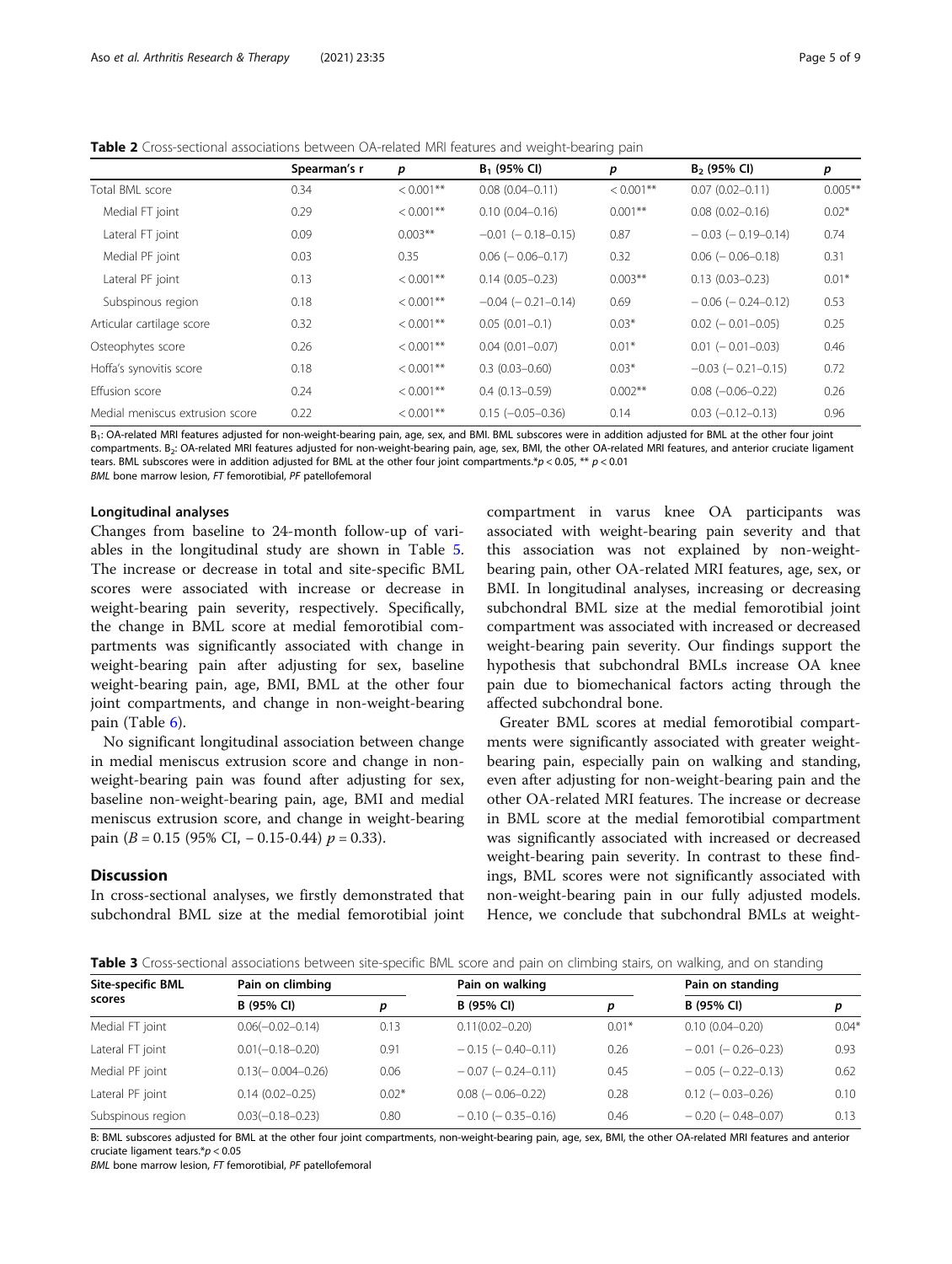<span id="page-5-0"></span>Table 4 Cross-sectional associations between OA-related MRI features and non-weight-bearing pain

|                                 | Spearmans' r | p            | $B_1$ (95% CI)             | p       | $B2$ (95% CI)               | р        |
|---------------------------------|--------------|--------------|----------------------------|---------|-----------------------------|----------|
| Total BML score                 | 0.19         | $< 0.001$ ** | $-0.01$ ( $-0.06 - 0.04$ ) | 0.63    | $-0.04$ ( $-0.10$ $-0.02$ ) | 0.21     |
| Articular cartilage score       | 0.22         | $< 0.001$ ** | $0.01$ ( $-0.02 - 0.04$ )  | 0.45    | $-0.01$ ( $-0.06 - 0.04$ )  | 0.65     |
| Osteophytes score               | 0.20         | $< 0.001$ ** | $0.02$ ( $-0.01 - 0.05$ )  | 0.15    | $0.02$ ( $-0.01 - 0.05$ )   | 0.15     |
| Hoffa's synovitis score         | 0.11         | $< 0.001$ ** | $0.08$ ( $-0.16 - 0.32$ )  | 0.52    | $0.06$ ( $-0.20 - 0.31$ )   | 0.68     |
| <b>Effusion score</b>           | 0.18         | $< 0.001$ ** | $-0.02$ ( $-0.18-0.18$ )   | 0.99    | $-0.01$ ( $-0.004 - 0.36$ ) | 0.90     |
| Medial meniscus extrusion score | 0.20         | $< 0.001*$   | $0.16(0.01 - 0.32)$        | $0.04*$ | $0.18$ ( $-0.55 - 0.68$ )   | $0.045*$ |
|                                 |              |              |                            |         |                             |          |

B<sub>1</sub>: OA-related MRI features adjusted for weight-bearing pain, age, sex and BMI. B<sub>2</sub>: OA-related MRI features adjusted for weight-bearing pain, age, sex, BMI, the other OA-related MRI features, and anterior cruciate ligament tears.  $*p < 0.05$ ,  $** p < 0.01$ 

BML bone marrow lesion, FT femorotibial, PF patellofemoral

bearing components are specifically associated with weight-bearing pain. We previously demonstrated that subchondral bone histopathology characteristic of subchondral BMLs, occurring in middle third of medial tibial plateau (an important weight-bearing area), was associated with knee OA pain, not dependent on chondropathy and synovitis [[12](#page-7-0)].

In this study, subchondral BMLs at the lateral patellofemoral joint compartment were also associated with weight-bearing pain, especially pain on climbing. The associations of patellar BMLs with any knee pain and with pain when going up or down stairs have been reported [[13\]](#page-7-0). The patellofemoral joint is one of the most commonly affected compartments in knee OA, and varus knee deformity has been associated with worsening of patellofemoral OA, especially in the lateral facet [\[14](#page-7-0)].

|  |  | <b>Table 5</b> Changes in MRI scores, femorotibial angle, and pain |  |  |
|--|--|--------------------------------------------------------------------|--|--|
|  |  | between baseline and 24-month follow-up ( $n = 582$ )              |  |  |

| Characteristic (units or possible range) | Mean change (range)     |
|------------------------------------------|-------------------------|
| BMI ( $kg/m2$ )                          | $0.02$ (-10.5 to 13.1)  |
| Total BML score, 0-45                    | $0.7$ ( $-7$ to 12)     |
| BML score at medial FT joint, 0-15       | $0.5$ ( $-4$ to 10)     |
| BML score at lateral FT joint, 0-15      | $0.1$ (- 2 to 5)        |
| BML score at medial PF joint, 0-6        | $0.03$ ( $-5$ to 3)     |
| BML score at lateral PF joint, 0-6       | $0.1$ (-3 to 3)         |
| BML score at subspinous region, 0-3      | $0.07$ ( $-3$ to 3)     |
| Articular cartilage score, 0-42          | $0.8$ ( $-10$ to 9)     |
| Osteophyte score, 0-32                   | $0.4$ ( $-12$ to 14)    |
| Hoffa's synovitis score, 0-3             | $0.08$ ( $-2$ to 2)     |
| Effusion-synovitis score, 0-3            | $0.1$ (- 2 to 2)        |
| Medial meniscus extrusion score, 0-3     | $0.2$ (- 2 to 3)        |
| New anterior cruciate ligament tears (%) | 0.7                     |
| FTA (degree)                             | $0.4$ (-3.9 to 2.0)     |
| Weight-bearing pain, 0-15                | $0.5$ ( $-10$ to $10$ ) |
| Non-weight-bearing pain, 0-10            | $0.02$ (-11 to 13)      |

Positive values represent increases from baseline to follow- up BMI body mass index, BML bone marrow lesion, FTA femorotibial angle, FT femorotibial, PF patellofemoral

We extend these findings to identify that subchondral BMLs at the lateral and not at medial patellofemoral joint compartments were significantly associated with the severity of weight-bearing pain in people with varus angulation. This again suggests a biomechanical explanation linking subchondral BMLs to OA pain. However, patellofemoral BML score change was not associated with pain change, suggesting that subchondral BML changes at the patellofemoral joint has a smaller impact on changes in weight-bearing pain than does subchondral BML change at the femorotibial joint.

Subchondral BMLs represent regions of subchondral bone characterized as displaying increased bone turnover, and expression of factors, including pro-inflammatory cytokines, that can increase nerve sensitization [[5](#page-7-0)]. We previously showed that nerve growth factor expression within osteochondral channels, and subchondral osteoclast density, each is associated with knee OA pain [[12](#page-7-0)], and calcitonin gene-related peptide immunoreactive sensory nerves within osteochondral channels are associated with pain in human and rat knee OA [\[15\]](#page-7-0). Activation of sensory nerves in subchondral bone might contribute to weight-bearing pain in knee OA. Subchondral BMLs might be an imaging biomarker for pathology which sensitizes subchondral nerves and therefore increases weightbearing pain in knee OA. Further investigation is needed to clarify the cellular and molecular factors which might mediate the observed association between subchondral BMLs and weight-bearing pain.

Our results suggested that subchondral BMLs might mediate mechanically induced pain such as during weight-bearing. Biomechanical factors may reciprocally contribute to the pathogenesis of subchondral BMLs. Previous studies [\[6\]](#page-7-0) reported that increased mechanical load due to malalignment of the knee joint is a risk factor for incident or enlarging subchondral BMLs in the femorotibial joint. Greater BMI that increases the mechanical load on the knee was also associated with increased BMLs size [[16](#page-8-0)]. History of knee injury (e.g., ACL rupture) has been associated with tibiofemoral BMLs [\[17\]](#page-8-0). Biomechanical alterations were persistent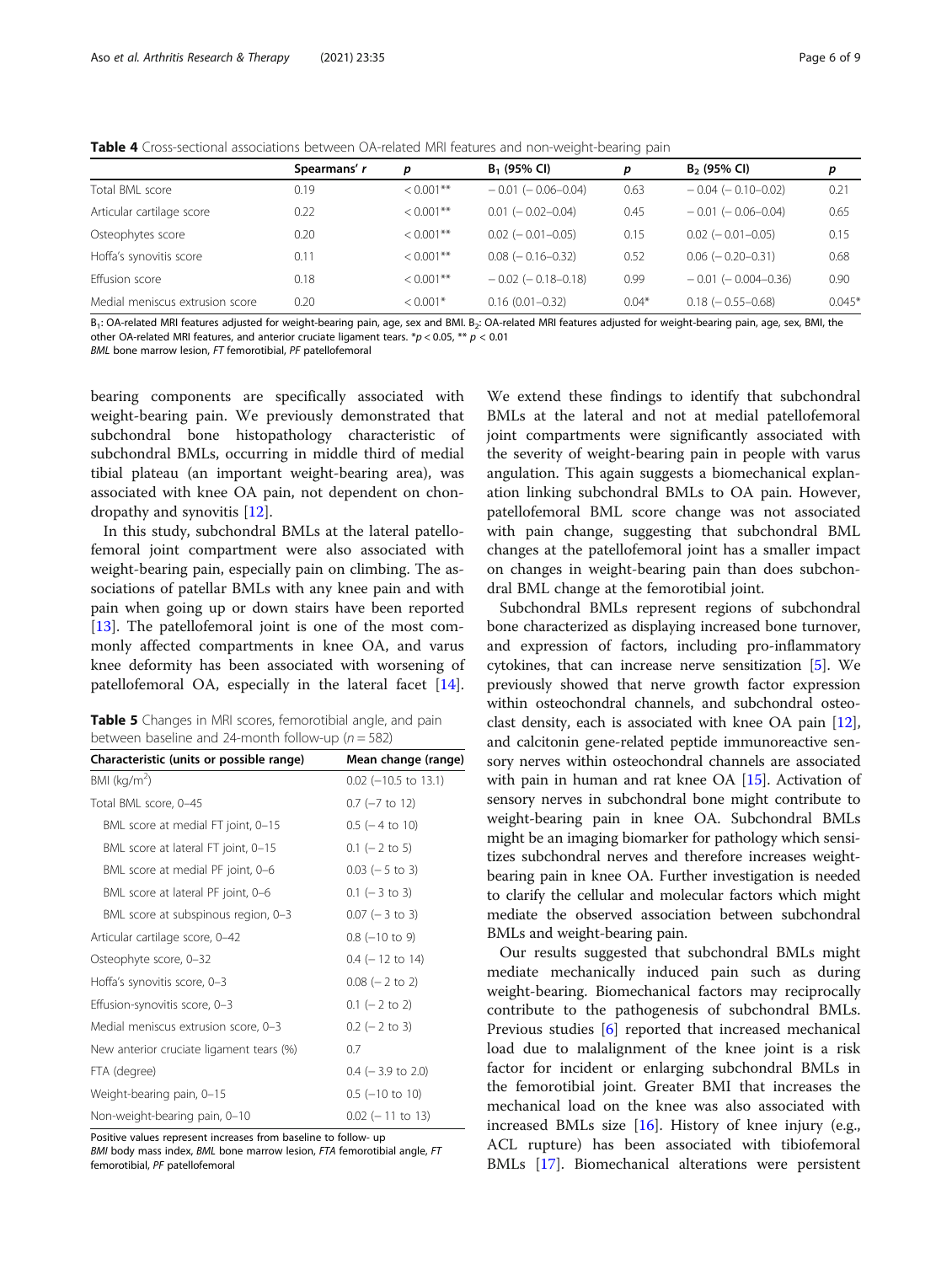|                          |             | $\tilde{}$   | ັ                         |         |
|--------------------------|-------------|--------------|---------------------------|---------|
| <b>BML</b> score changes | Pearson's r | p            | B (95% CI)                |         |
| Total score              | 0.13        | $0.002*$     | $0.07(0.00 - 0.13)$       | $0.04*$ |
| Medial FT joint          | 0.16        | $< 0.001$ ** | $0.10(0.02 - 0.18)$       | $0.01*$ |
| Lateral FT joint         | $-0.06$     | 0.13         | $-0.21$ ( $-0.53-0.11$ )  | 0.20    |
| Medial PF joint          | $-0.01$     | 0.73         | $-0.10(-0.31-0.11)$       | 0.34    |
| Lateral PF joint         | 0.02        | 0.58         | $0.10 (-0.09 - 0.30)$     | 0.29    |
| Subspinous region        | 0.10        | $0.01*$      | $0.21$ ( $-0.03 - 0.45$ ) | 0.09    |
|                          |             |              |                           |         |

<span id="page-6-0"></span>**Table 6** Associations between changes in BML scores and changes in weight-bearing pain

B: Model for total BML score adjusted for sex, baseline weight-bearing pain, age, and BMI, total BML score, and change in non-weight-bearing pain. BML subscores in addition adjusted for BML at the other four joint compartments.  $*p < 0.05$ ,  $** p < 0.01$ 

BML bone marrow lesion, FT femorotibial, PF patellofemoral

even after ACL reconstruction [\[18](#page-8-0)], and therefore, the altered biomechanical forces might be involved in incident or enlarging subchondral BMLs. Meniscus and cartilage can be shock absorbers that protect subchondral bone from overloading. Associations between meniscal pathology [\[19](#page-8-0), [20\]](#page-8-0) or cartilage loss [[19](#page-8-0), [21](#page-8-0)] and increasing subchondral BML size might be mediated by altered biomechanical forces through the subchondral bone. Some have suggested that strenuous physical activity might increase subchondral BML size by repetitive mechanical load on the knee. Strenuous physical activity was associated with increased subchondral BML size [[19\]](#page-8-0), but, on the other hand, non-strenuous activity was negatively associated with subchondral BML size [[19](#page-8-0), [22](#page-8-0)]. Different levels of physical activity may have different influences on subchondral bone.

Biomechanical unloading by patellofemoral bracing reduced subchondral BML volume at patellofemoral joint compartments in patients with painful patellofemoral OA [\[23](#page-8-0)]. However, lateral wedge insoles, which might reduce the load in the medial femorotibial joint compartment during walking [[24\]](#page-8-0), did not significantly changes in subchondral BMLs and pain in medial knee OA [\[25](#page-8-0)], and the extent of biomechanical unloading that is required to reverse subchondral BML pathology remains uncertain. Treatments with large effects on mechanical load such as high tibial osteotomy and valgus bracing might be needed to reduce subchondral BMLs at medial femorotibial joint compartments.

Pharmacotherapy also has potential to reduce subchondral BMLs. The bisphosphonate zoledronic acid reduced subchondral BML size and knee pain in people with OA [[26](#page-8-0)]. However, recent meta-analysis [\[27](#page-8-0)] and randomized controlled trial [\[28\]](#page-8-0) did not support analgesic effects of bisphosphonates in knee OA. These studies support that biomechanical unloading is more effective than current pharmacotherapy for subchondral BML associated pain. Knee OA pain has multiple sources, and targeting subchondral BMLs would be expected to have greatest benefit in those cases where subchondral BMLs are the predominant driver of weight-bearing pain.

Subchondral BMLs are also found in healthy pain-free young-middle aged adults, with a prevalence of 13–17% [[19,](#page-8-0) [29,](#page-8-0) [30](#page-8-0)], which is less than that in symptomatic knee OA. Previous study using animal OA models reported that the first sign of change in the development of OA was subchondral BML which preceded cartilage degeneration [\[31](#page-8-0)]. These findings suggest that subchondral BMLs may be involved in the pathogenesis of knee OA before it becomes clinically apparent.

In this study, medial meniscus extrusion score was significantly associated with non-weight-bearing pain severity after adjusting for weight-bearing pain and the other OA-related MRI changes. A recent study reported that patients with medial submeniscal flap tear complained of pains during sleep, but not during daytime activities [[32\]](#page-8-0). Pain associated with meniscal tears might be caused by increased mechanical load on meniscus not only during knee loading but also during unloaded knee flexion-extension motion. However, change in meniscus extrusion score was not associated with change in nonweight-bearing pain, which suggests that meniscus extrusion may have a relative small impact on non-weight-bearing pain.

Not only subchondral BMLs, but also synovitis [\[33](#page-8-0)], effusion-synovitis [[34\]](#page-8-0), cartilage defects [\[35](#page-8-0)], and osteophytes [\[36\]](#page-8-0) have previously been associated with knee OA pain. We also demonstrated that subchondral BML, osteophyte, and effusion scores were independently associated with total pain score, even after adjusting for the other OA-related MRI features [\(supplemental table\)](#page-7-0). Associations of pain with cartilage and Hoffa's synovitis scores did not retain statistical significance after adjusting for the other OA-related MRI features including BML score, suggesting that some of these observed associations may be explained by other closely associated OA features [\(supplemental table\)](#page-7-0).

Our study has several potential limitations. We investigated only 2 time points (baseline and 24 months). A previous study using OAI dataset demonstrated that changes in total subchondral BML volume after 24 months were positively associated with changes in knee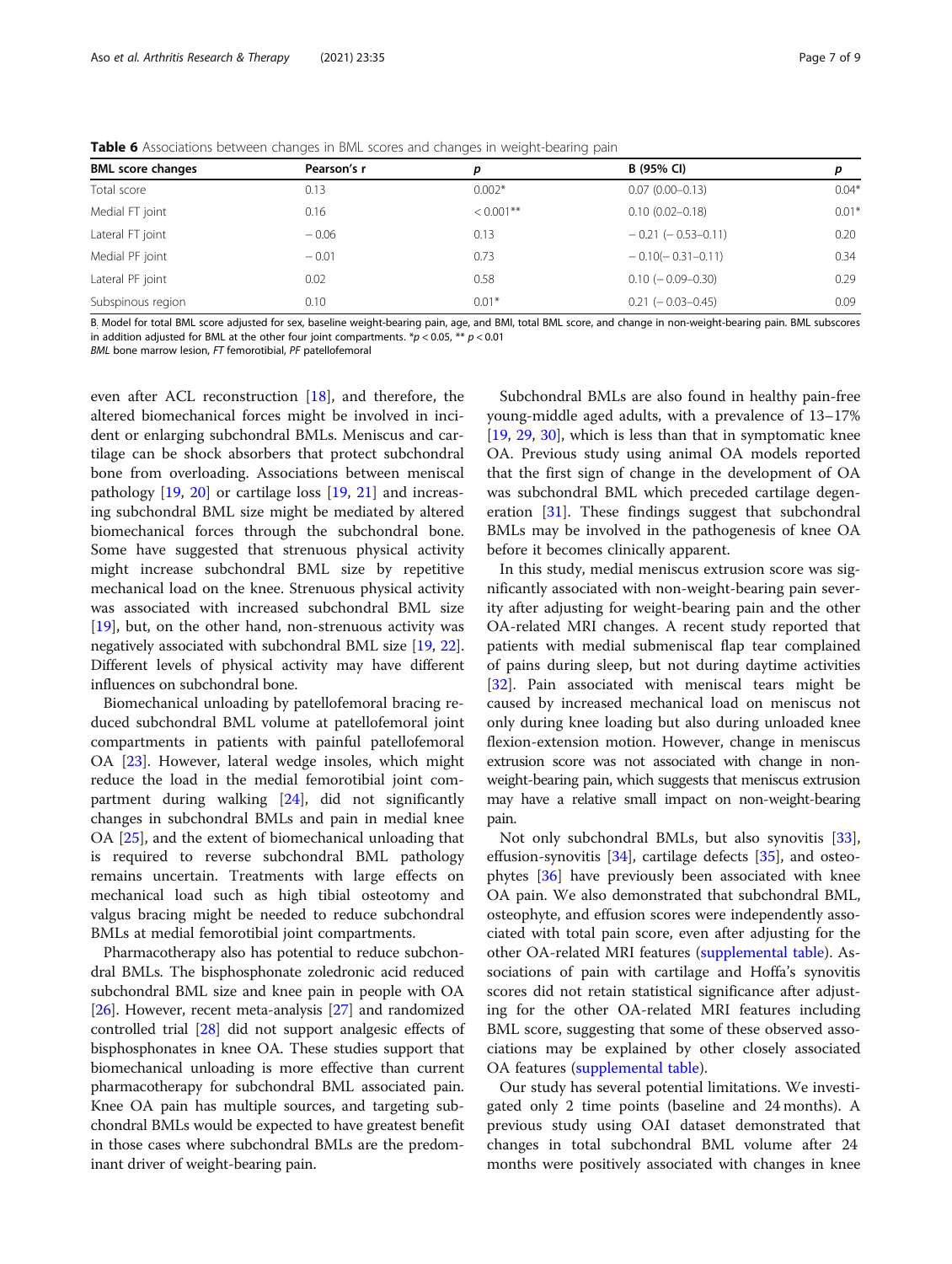<span id="page-7-0"></span>pain severity [3]. However, multiple assessments with shorter intervals are needed to evaluate how fluctuations of subchondral BML size relate to changes in weightbearing pain. Subchondral BML size was assessed semiquantitatively and, although our study had a large sample size, quantitative BML measurements might have provided additional information. Direct measurement of mechanical loading through joint compartments was not possible in the current study, and interventional studies would be required to confirm our conclusions that subchondral BMLs are biomarkers for pathology which causes biomechanically induced nociceptive pain.

# Conclusions

We demonstrated that subchondral BML size at the medial femorotibial joint compartment in varus knee OA was associated with weight-bearing pain and that this association was specific for weight-bearing rather than non-weight-bearing pain and was over and above any effects of other OA-related MRI features, age, sex, and BMI. Our findings suggest that specific association of weight-bearing pain with subchondral BMLs in weight-bearing compartments of the knee indicates that subchondral BMLs aggravate biomechanical factors leading to OA pain.

#### Supplementary Information

The online version contains supplementary material available at [https://doi.](https://doi.org/10.1186/s13075-021-02422-0) [org/10.1186/s13075-021-02422-0.](https://doi.org/10.1186/s13075-021-02422-0)

Additional file 1.

Additional file 2.

#### Acknowledgements

We would like to thank the OAI participants and Coordinating Center for their work in generating the clinical and radiological data of the OAI cohort and for making them publicly available.

# Authors' contributions

All authors approved the final version to be published. K.A. has full access to all of the data in the study and takes responsibility for the integrity of the data and the accuracy of the data analysis. K.A., M.S., D.M., and D.W. designed the study and analyzed and interpreted the results. K.A., D.M., and D.W. wrote the manuscript.

#### Funding

This study was supported by a grant from Versus Arthritis (Centre initiative grant number 20777).

#### Availability of data and materials

The datasets analyzed during this study are available from the Osteoarthritis Initiative website [\(https://nda.nih.gov/oai/](https://nda.nih.gov/oai/)).

#### Ethics approval and consent to participate

The OAI study was approved by the Institutional Review Board of the University of California, San Francisco, and its affiliates. All participants gave written informed consent.

## Consent for publication

All authors agreed to the publication of this manuscript.

#### Competing interests

D.A. Walsh: Grants from Versus Arthritis, while the study was being conducted; grants from Pfizer Ltd., other from Pfizer Ltd., personal fees from GlaxoSmithKline, outside the submitted work. D. F. McWilliams: grants from Pfizer Ltd. The remaining authors have no conflicts of interest to declare.

Received: 10 July 2020 Accepted: 6 January 2021 Published online: 19 January 2021

#### References

- 1. Stahl R, Jain SK, Lutz J, Wyman BT, Le Graverand-Gastineau MP, Vignon E, Majumdar S, Link TM. Osteoarthritis of the knee at 3.0 T: comparison of a quantitative and a semi-quantitative score for the assessment of the extent of cartilage lesion and bone marrow edema pattern in a 24-month longitudinal study. Skelet Radiol. 2011;40(10):1315–27.
- 2. Lo GH, McAlindon TE, Niu J, Zhang Y, Beals C, Dabrowski C, Le Graverand MP, Hunter DJ. Bone marrow lesions and joint effusion are strongly and independently associated with weight-bearing pain in knee osteoarthritis: data from the osteoarthritis initiative. Osteoarthr Cartil. 2009;17(12):1562–9.
- 3. Driban JB, Price L, Lo GH, Pang J, Hunter DJ, Miller E, Ward RJ, Eaton CB, Lynch JA, McAlindon TE. Evaluation of bone marrow lesion volume as a knee osteoarthritis biomarker--longitudinal relationships with pain and structural changes: data from the osteoarthritis initiative. Arthritis Res Ther. 2013;15(5):R112.
- 4. Hunter DJ, Gerstenfeld L, Bishop G, Davis AD, Mason ZD, Einhorn TA, Maciewicz RA, Newham P, Foster M, Jackson S, et al. Bone marrow lesions from osteoarthritis knees are characterized by sclerotic bone that is less well mineralized. Arthritis Res Ther. 2009;11(1):R11.
- 5. Kuttapitiya A, Assi L, Laing K, Hing C, Mitchell P, Whitley G, Harrison A, Howe FA, Ejindu V, Heron C, et al. Microarray analysis of bone marrow lesions in osteoarthritis demonstrates upregulation of genes implicated in osteochondral turnover, neurogenesis and inflammation. Ann Rheum Dis. 2017;76(10):1764–73.
- 6. Beckwee D, Vaes P, Shahabpour M, Muyldermans R, Rommers N, Bautmans I. The influence of joint loading on bone marrow lesions in the knee: a systematic review with meta-analysis. Am J Sports Med. 2015;43(12):3093–107.
- 7. Felson DT, McLaughlin S, Goggins J, LaValley MP, Gale ME, Totterman S, Li W, Hill C, Gale D. Bone marrow edema and its relation to progression of knee osteoarthritis. Ann Intern Med. 2003;139(5 Pt 1):330–6.
- 8. Wildi LM, Raynauld JP, Martel-Pelletier J, Abram F, Dorais M, Pelletier JP. Relationship between bone marrow lesions, cartilage loss and pain in knee osteoarthritis: results from a randomised controlled clinical trial using MRI. Ann Rheum Dis. 2010;69(12):2118–24.
- 9. Bellamy N, Buchanan WW, Goldsmith CH, Campbell J, Stitt LW. Validation study of WOMAC: a health status instrument for measuring clinically important patient relevant outcomes to antirheumatic drug therapy in patients with osteoarthritis of the hip or knee. J Rheumatol. 1988;15(12): 1833–40.
- 10. Hunter DJ, Guermazi A, Lo GH, Grainger AJ, Conaghan PG, Boudreau RM, Roemer FW. Evolution of semi-quantitative whole joint assessment of knee OA: MOAKS (MRI osteoarthritis knee score). Osteoarthr Cartil. 2011;19(8):990–1002.
- 11. Stratford PW, Kennedy DM, Woodhouse LJ, Spadoni GF. Measurement properties of the WOMAC LK 3.1 pain scale. Osteoarthr Cartil. 2007;15(3): 266–72.
- 12. Aso K, Shahtaheri SM, Hill R, Wilson D, McWilliams DF, Walsh DA. Associations of symptomatic knee osteoarthritis with Histopathologic features in Subchondral bone. Arthritis Rheumatol. 2019;71(6):916–24.
- 13. Wang J, Antony B, Zhu Z, Han W, Pan F, Wang X, Jin X, Liu Z, Cicuttini F, Jones G, et al. Association of patellar bone marrow lesions with knee pain, patellar cartilage defect and patellar cartilage volume loss in older adults: a cohort study. Osteoarthr Cartil. 2015;23(8):1330–6.
- 14. Otsuki S, Nakajima M, Okamoto Y, Oda S, Hoshiyama Y, Iida G, Neo M. Correlation between varus knee malalignment and patellofemoral osteoarthritis. Knee Surg Sports Traumatol Arthrosc. 2016;24(1):176–81.
- 15. Aso K, Shahtaheri SM, Hill R, Wilson D, McWilliams DF, Nwosu LN, Chapman V, Walsh DA. Contribution of nerves within osteochondral channels to osteoarthritis knee pain in humans and rats. Osteoarthr Cartil. 2020;28(9): 1245–54.